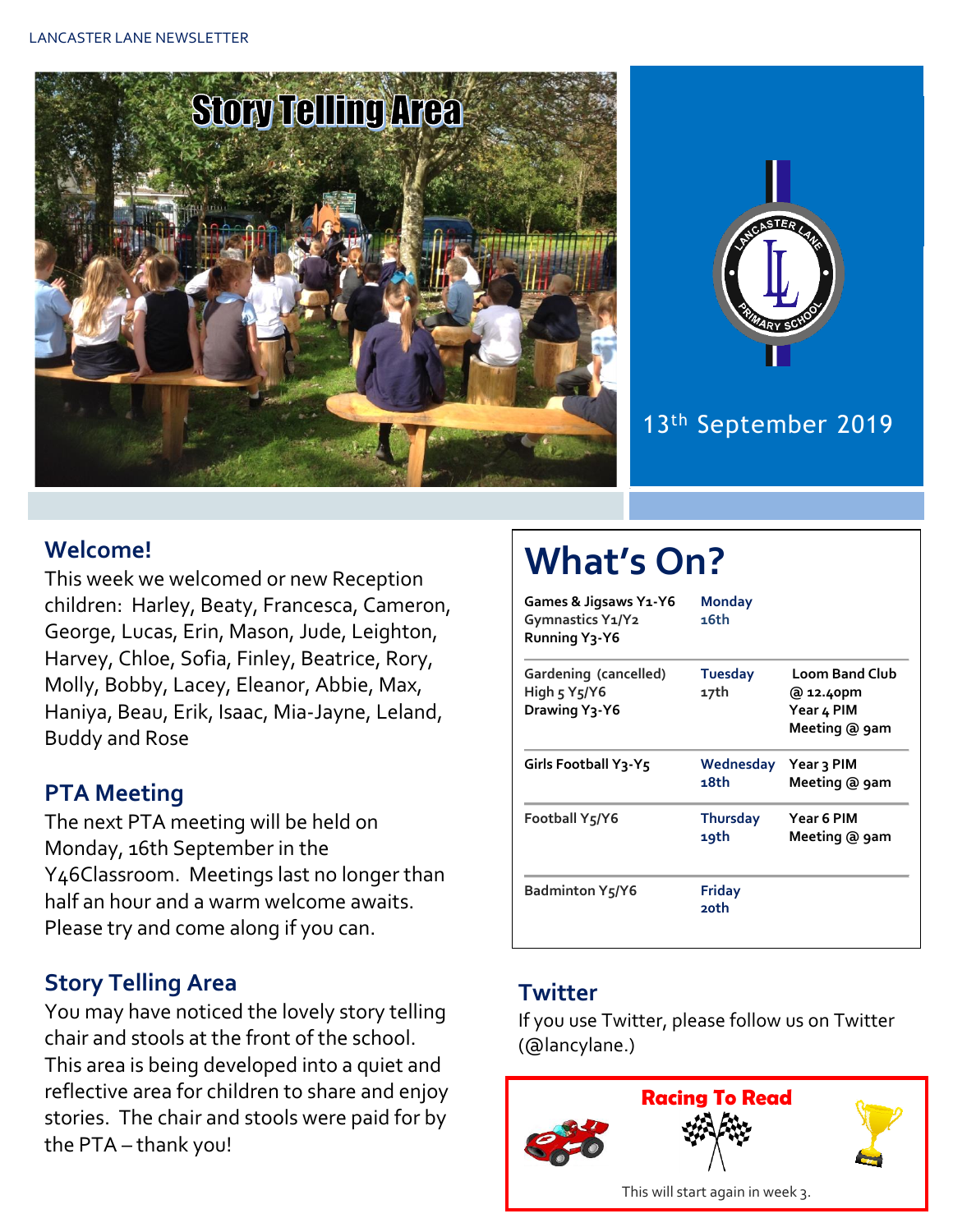#### **Jeans for Genes Day**

We will be taking part on Jeans for Genes day on FRIDAY, 20th September. Any child who wishes to come to school in jeans on that Friday in exchange for a small donation will help us to be able to make a donation to the genes for Jeans organisation from which the kleefstrasyndrome.org will receive 50% of the money raised.

#### **Scarecrow Festival**

Have you seen our scarecrow display at the edge of the car park? Please find attached a list of locations of other scarecrows taking part in Clayton-le-Woods and Whittle-le-Woods Parish Council's Scarecrow festival.

#### **After School Clubs**

After school clubs start week beginning 16th September. Staff give up their time freely to run the clubs so we cordially remind parents that children should be collected at 4.15pm PROMPTLY.

If your child cannot attend on a particular week, please inform the club leader. Children who miss two sessions without explanation will lose their place at the club. Gardening Club will not be on this Tuesday as Mr Wood is away on a training course.

#### **Waterproofs and Wellies**

ALL children should have Wellington boots, waterproof trousers and a waterproof coat in school EVERY DAY. We do not have indoor play and so your child will be outside at breaks whatever the weather. Please speak to your child's teacher if you have difficulty in sending these into school for your child.

#### **School Councillors**

Congratulations to these children on being elected to be their class's School Councillors by their fellow peers.

#### **Outside Achievements**

Sam W (Y5) came 3rd in the Lancashire Under 14's golf competition; Jack (Y4) came 4th in the Junior Green 9 holes golf competition at Leyland Golf course; Sam and Jack got certificates for completing the SCART club reading challenge. Matthew (Y6) won the players' player and parents' player of the season for his football team. Well done to all of you.



Year 5 have been learning all about the Greeks and their history.





Lancaster Lane School Council